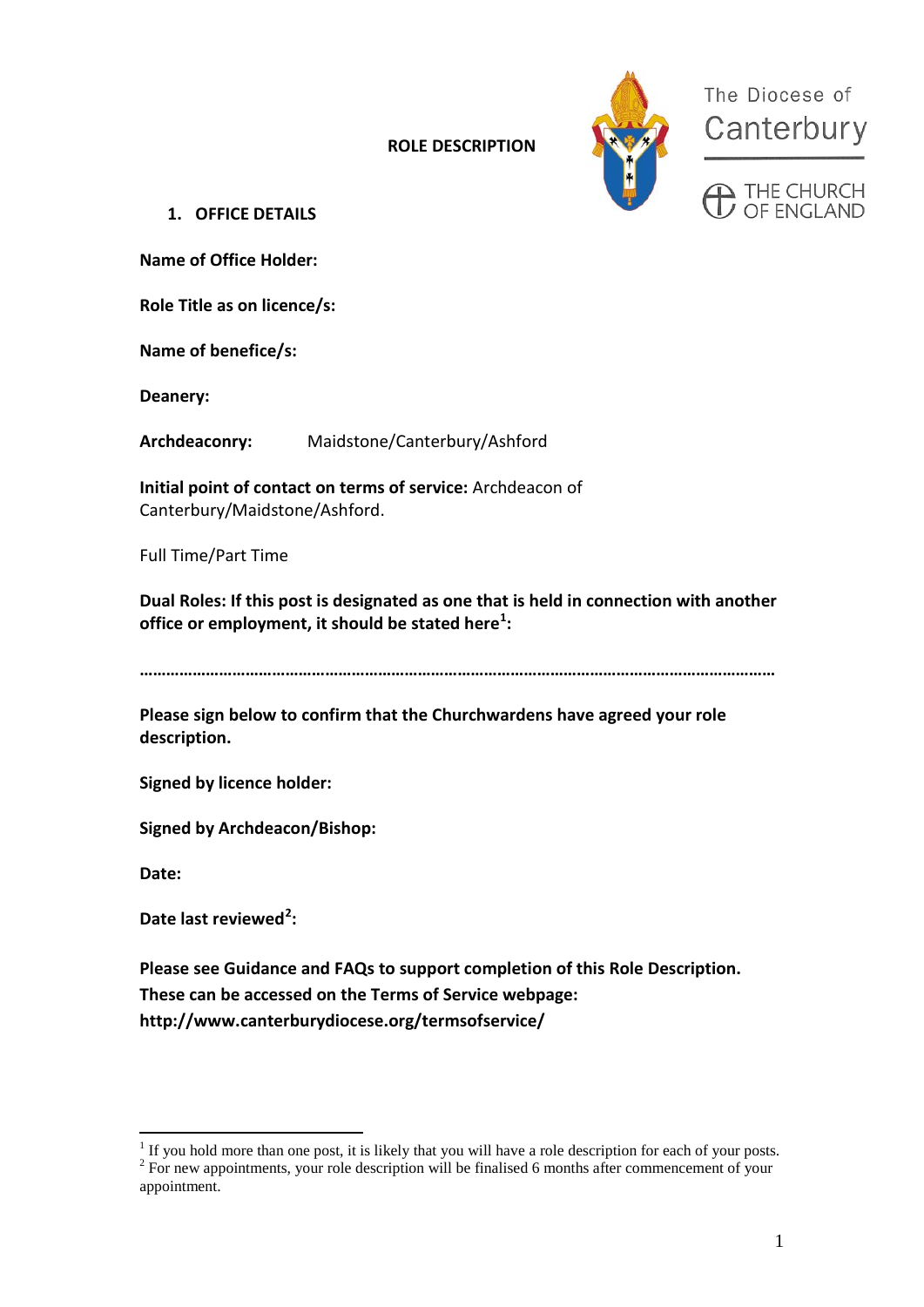# **2. OVERALL PURPOSE OF THE ROLE**

- To have regard to the calling and responsibilities of the clergy as described in the Canons, the Ordinal, the Clergy Discipline Measure, the Code of Professional Conduct for the Clergy and other relevant legislation, such as the Declaration of Assent
- To share with the Bishop both in the cure of souls and the responsibility for co-operating with the Holy Spirit in growing the Kingdom in the parishes. This particularly involves working with the parish (es) deanery planning in order to grow the Church numerically and spiritually, re-imagine ministry and contribute to the common good by building sustainable and life giving communities and partnership
- Unless Freehold is held and for Common Tenure appointments, to have regard to the policies and procedures introduced in line with the Ecclesiastical Offices (Terms of Service) legislation
- To be rooted in the community, to enable pastoral care to all, and to show the love of God by responding to local needs
- To nurture the congregations in their worship of God through a ministry of word, sacrament, prayer and pastoral care
- To oversee the organisational life of the churches by attending to and having and sharing a responsibility for matters of finance, legislative requirements, administration and people management.
- To adhere to diocesan policy and commitment to safe recruitment and safeguarding.
- To participate in Ministerial Development Review developing one`s faith and attending to any personal and ministerial development issues that arise through regular worship, prayer, reflection and study
- To make time for yourself and God, your family and your friends
- To maintain a balanced and healthy life style by attending to personal physical and spiritual well-being and needs

# **3. SPECIFIC RESPONSIBILITIES[3](#page-1-0) :**

- To co-operate with the PCC in the whole mission of the church, which is spiritual, legal, financial, Synodical, pastoral and missionary
- To support and lead the parish (es) to contribute to and enhance the mission of the Diocese and the wider Church
- To encourage and enable clergy and lay colleagues, churchwardens, PCC, parish staff and volunteers, to participate fully in planning and decision making, tasks and activities to ensure that gifts and talents are identified and used effectively

<span id="page-1-0"></span> $3<sup>3</sup>$  For new appointments, the specific responsibilities will be finalised after 6 months in post with the Archdeacon and reviewed at your MDR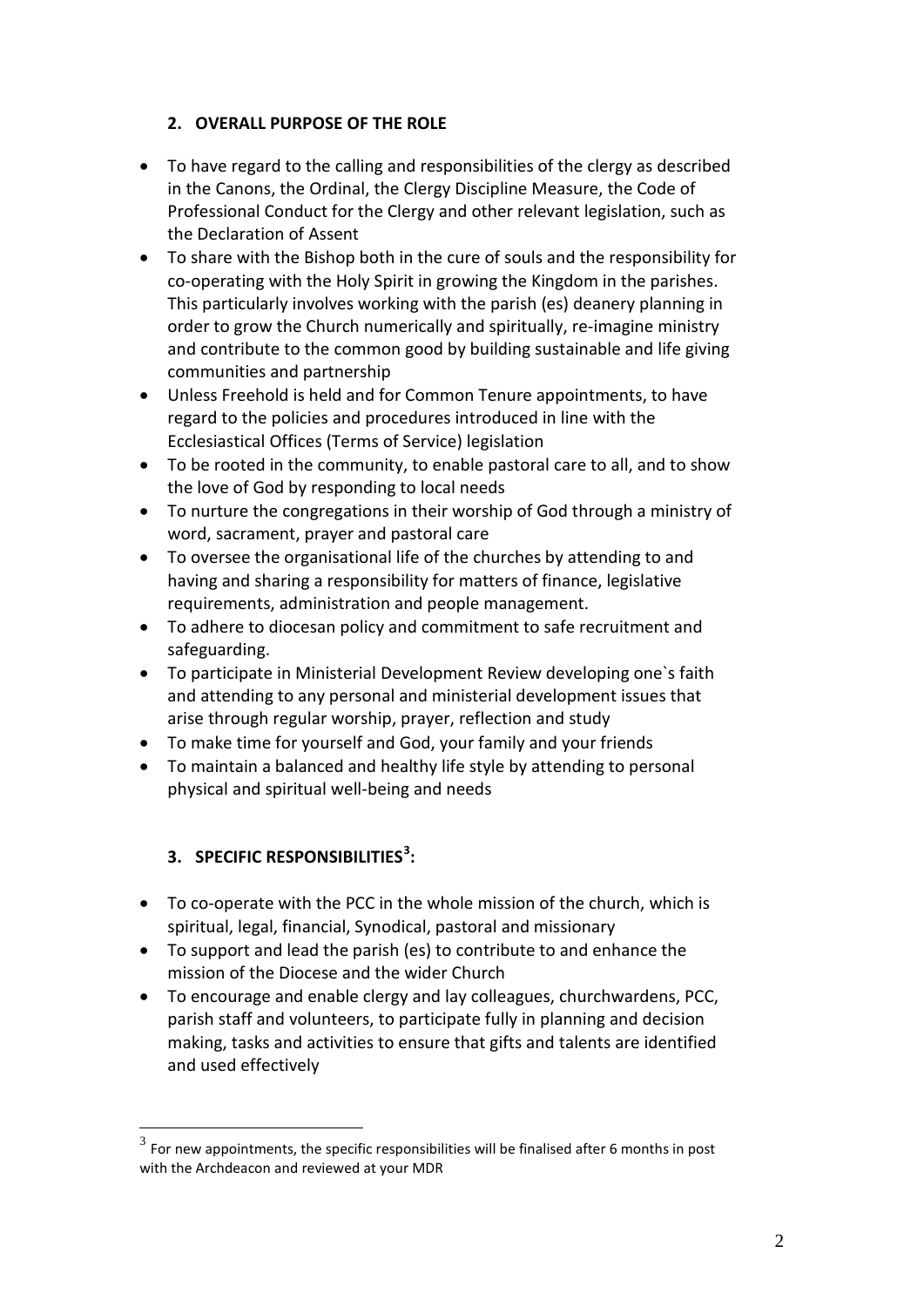- To oversee the planning, organisation and conduct of worship, making appropriate use of available resources to give glory to God and to nurture the faith of all within the life of the Church
- To inspire, motivate and empower all members of the Church in their own discipleship, and use and develop classes and courses
- To identify pastoral care needs within the parishes' communities and ensure appropriate structures and people are in place to provide the necessary support
- To nurture and develop relationships with all local schools and in particular to ensure the fulfilment of key responsibilities towards the Church of England School(s) in the Parish
- To nurture and develop relationships with community groups and other Christian communities within the parish as appropriate
- To support discussions within the deanery in the light of future plans for pastoral reorganisation
- To make full use of resources and buildings in order to develop the mission and outreach of the parish (es)
- To be open to all people and welcome them to the life of the church
- To build a greater sense of unity, common purpose and cooperation between the parishes in the benefice
- In cooperation with the churchwardens and the PCC ensure that Church property, buildings and churchyards that are in the parish (es) care are well looked after and maintained and take appropriate action to resolve any unsafe and dangerous situations
- For Incumbents, to oversee preparation for confirmation, marriage and baptism

# **Other Specific Responsibilities:**

**………………………………………………………………………………………………………………………………**

**………………………………………………………………………………………………………………………………**

# **4. OTHER RESPONSIBILITIES AND/OR KEY ROLES THAT YOU HOLD IN THE DEANERY, COMMUNITY & DIOCESE** (e.g *Chaplaincies, ex-officio roles)*

**……………………………………………………………………………………………………………………………… ……………………………………………………………………………………………………………………………… ……………………………………………………………………………………………………………………………… ………………………………………………………………………………………………………………………………**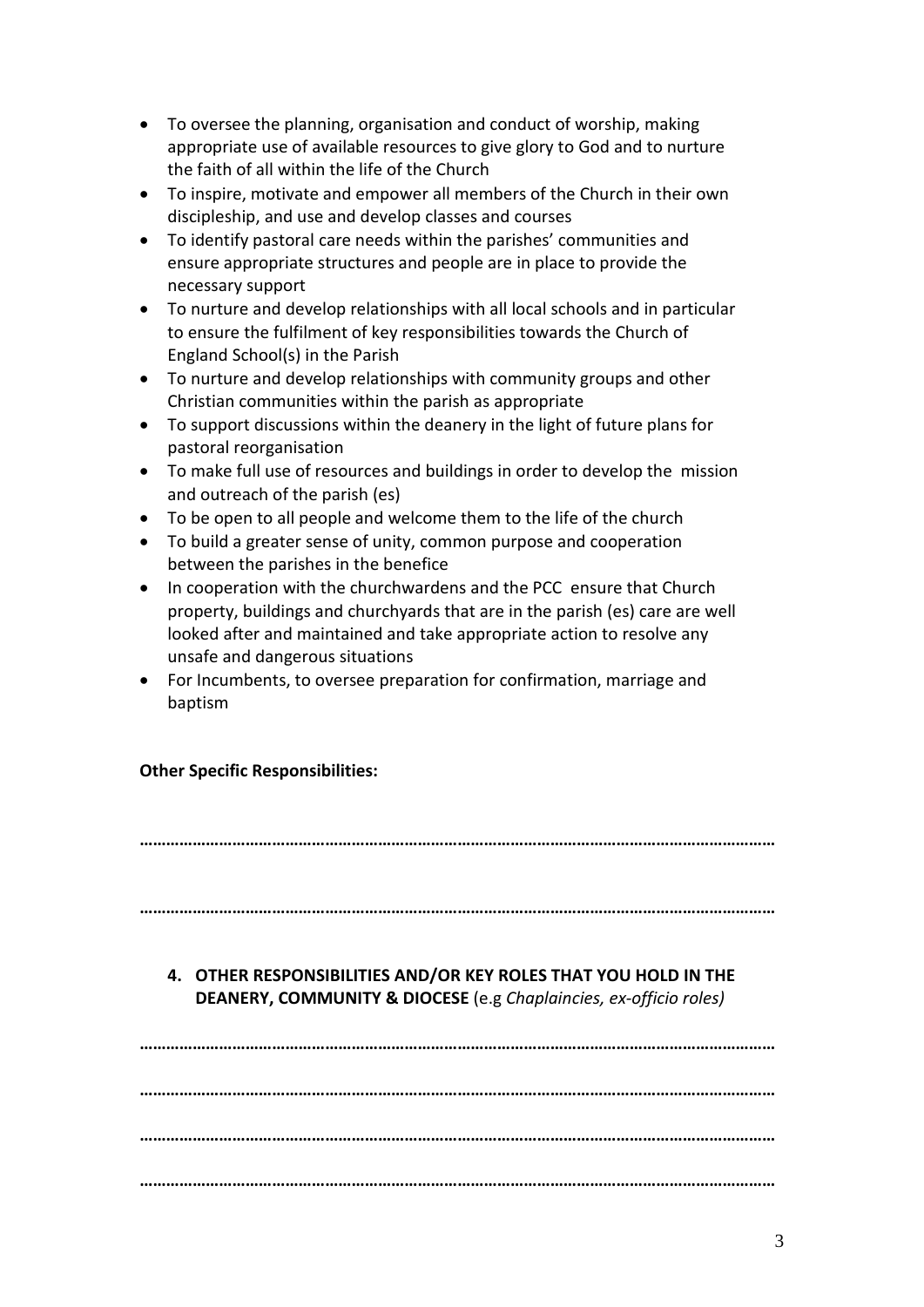## **5. KEY CONTACTS:**

#### **Diocesan and Deanery:**

The Bishop and Archdeacon/s The Diocesan Secretary Human Resources Adviser Diocesan Staff and the Frameworks The Area Dean, Lay Chair, Deanery Chapter and Deanery Synod The Cathedral and its staff

## **Other Ministers:**

Ministers of other denominations Licensed and authorised colleagues (Readers, Chaplains, ALMs, Assistant Clergy)

## **Parish/Community:**

Incumbent (where applicable) The churchwardens, treasurers and PCC and/or DCC members of the parish (es) The Parish Safeguarding Adviser Employees of the PCC/DCC and lay volunteers Local ecumenical relationships (eg. Churches Together) Any schools within the benefice including Church of England schools, Church affliated schools and community schools Any children and Youth Work leaders and volunteers Any commercial, local institutions or community organisations as appropriate The Mayor Hospitals, Residential Care Homes Prisons Charities/Trusts Friends of the Parish Church

## **Other key contacts:**

………………………………………………………………………………………………………………………

## **6. BENEFICE SUMMARY**

Name of benefice/s:…………………………………………………………………………………………………

Parish(es): …………….

Patron(s):

PCCs: ……(No.)